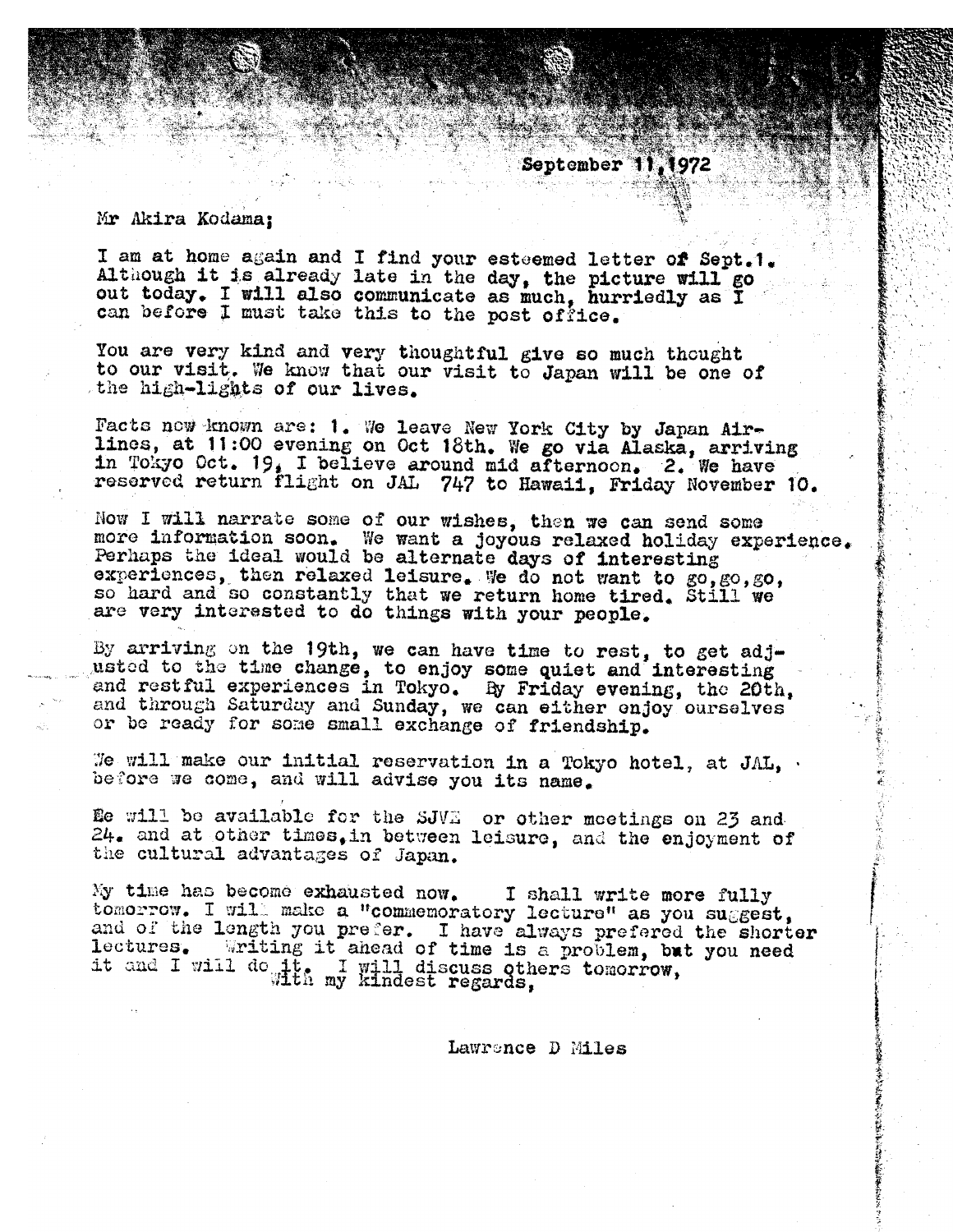## **L. D. MILES SEDGEFIELD R 5 B 840 EASTON. MD. 21601**

## Sept 12, 1972

Mr Akira Kodama

Dear Mr Kodama;

First I will correct two errors in my letter of yesterday. 1. Our J4.L flight leaves here at **11:OO** morning, not evening 18th, 2. We leave Tokyo on Tues. November 7. (not the 10th)

Our travel agent is requesting hotel reservations in the Imperial hotel Oct. 19 through 26. In order to leave the remainder of our visit fluid, and benefit by the suggestions of our Japaneese friends, we will make remaining reservations after our arrival.

In general we will prefer the small interesting hotels, instead of the Large glamorous ones, **3e** will like as much Japaneese customs as we find our bodies can accomodate to. At least one or two times in a Ryokan as decribed on page 21 of the booklet sent by Mr Narasaki. We are told that Japanese sleep on pillows, while we sleep on beds. We will want to learn if we too can sleep comfortably<br>in real Japanese manner.

Mrs Miles and I enjoy all aspects of life together very much. We always are together. If it is according to your customs, she would enjoy accompaning me  $\sharp\phi/\sharp\sharp\sharp$  to see fine manufacturing or other facilities, as well as to any lectures I attend or make. If, in any case this **is** not best, she will arrange otherwise.

Basically, Mr Kodama, this visit is a leisure visit, not a lecture **tour**, however a very few lectures, especially when they would help my fellow Value Engineers in Japan to achieve higher success 2nd recognition in their work, **may** be scheduled, Furthermore, if a particular lecture would add important support to your work I should like to include it. Of course one will be with my friend Takehiko Tanaka (his letter Sept 4).

I will write and send the paper for Oct 23. Writing other papers in full text would be a large problem. I communicate from idea nctes, and in so far as I can learn the interests and the needs of each particular audience, each lecture is so directed. Full permission to tape lectures is granted. Perhaps a transcription of the translation from tape would provide suitable permanent written communication.

The subject suggested by the Victor Co. is very good. I would change it a little, to "A Pioneer's view of the new developments and Future Needs of VE/VA". Regarding the Hitachi Ltd. suggestion, the answer is the opposite. Although the VE/VA approaches are equally applicable to Software, my personal experience is not deep enough and extensive enough in software application for a leadership lecture,